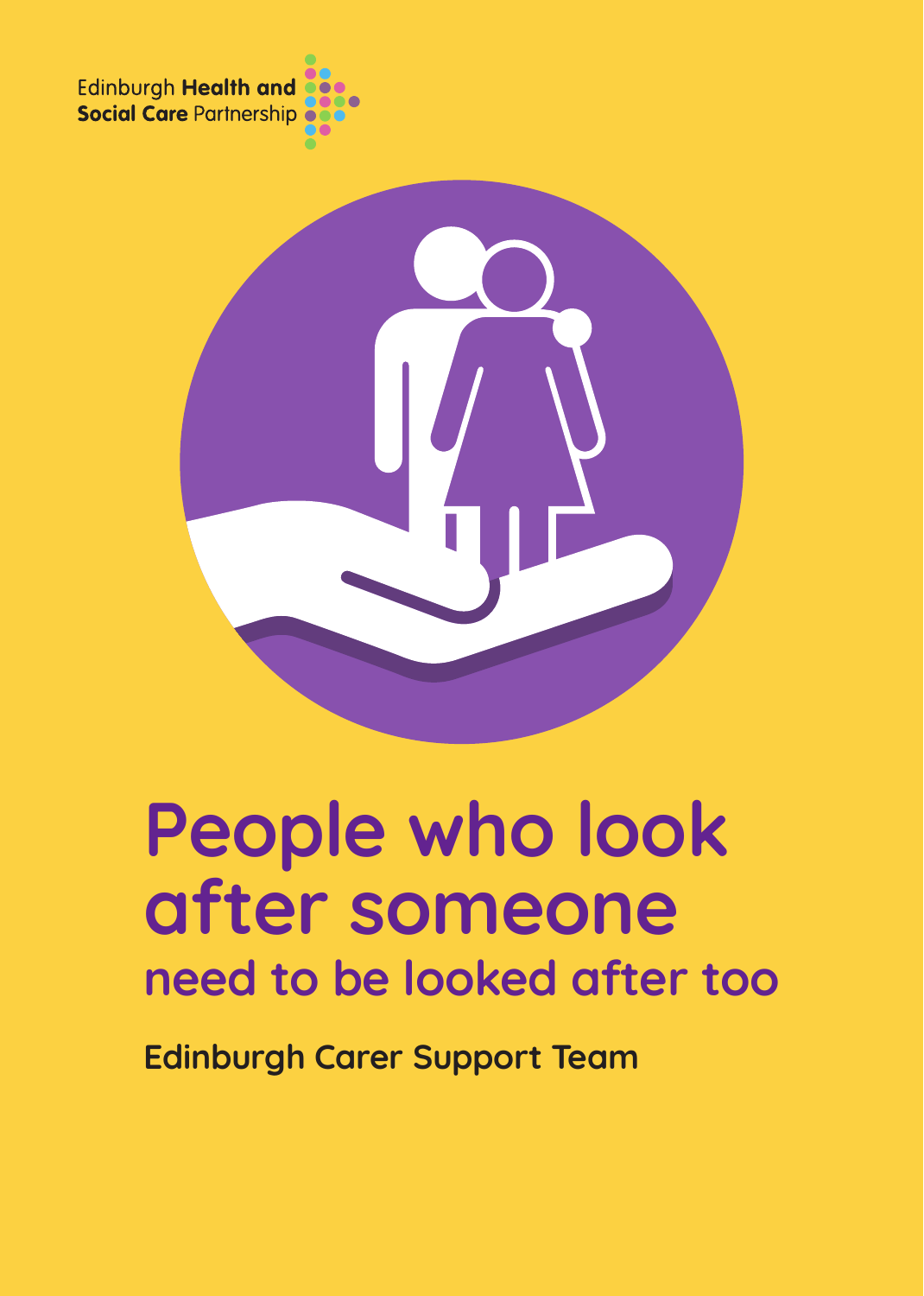

Many people don't choose to become a carer, they tell us 'it just happens'. The Edinburgh Carer Support Team can help.

You may not even consider yourself to be a carer. You may:

- be starting to care for someone a relative, friend, partner or neighbour
- have been a carer for a long time
- have recently stopped caring for someone or your circumstances may have changed.

You may not think you need support, but ask yourself:

- Could the person who you look after manage day-to-day life on their own?
- Could they cope without your help and support?
- Do you have enough time to think about yourself properly?
- Do you get a break for yourself?

### How can we help?

If you are over 18 and look after a relative, friend, partner or neighbour, we can:

- work with you to improve the support you could get for you or the person you care for
- help you feel more confident in your caring role
- help you access benefits and services such as counselling or training
- give you information on the law and your rights as a carer
- help you deal with any challenges you face as a carer
- offer guided support to reflect on your situation and explore options for your future
- advise on short breaks or respite that may be available
- ensure you are aware of all the support that's available.

### What will happen when we speak to you?

We will talk with you to find out what kind of help you need for your caring situation. There are two main types of service we offer.

### Information

We will help you to get the information you need for your caring situation. Usually this will take one or two phone calls.

### Support

If you need support, we can work with you to find out what could help and agree a plan of action to suit your situation. We can also prepare an adult carer support plan with you and an emergency plan. We understand that caring situations can change; either quickly or over a long period of time.

### Who will contact me?

As this is a partnership project between the Edinburgh Health and Social Care Partnership, VOCAL, Care for Carers and Space at the Broomhouse Hub, the support worker may be from any of these organisations.

### Contact form

If you would like us to contact you, please get in touch via the contact details on the back of this leaflet or complete and return this referral form.

|                                                                               |  | <b>Are you a:</b> Carer     Professional making a referral |  |  |  |
|-------------------------------------------------------------------------------|--|------------------------------------------------------------|--|--|--|
| How would you like us to contact you? Letter     Telephone                    |  |                                                            |  |  |  |
| Please tick this box if you would like us to contact you urgently $\ \cdot\ $ |  |                                                            |  |  |  |
| Please give us your details below:                                            |  |                                                            |  |  |  |
|                                                                               |  |                                                            |  |  |  |
|                                                                               |  |                                                            |  |  |  |
|                                                                               |  |                                                            |  |  |  |
|                                                                               |  |                                                            |  |  |  |
|                                                                               |  |                                                            |  |  |  |
|                                                                               |  |                                                            |  |  |  |
|                                                                               |  |                                                            |  |  |  |

Please return this form in a sealed envelope to the address overleaf.